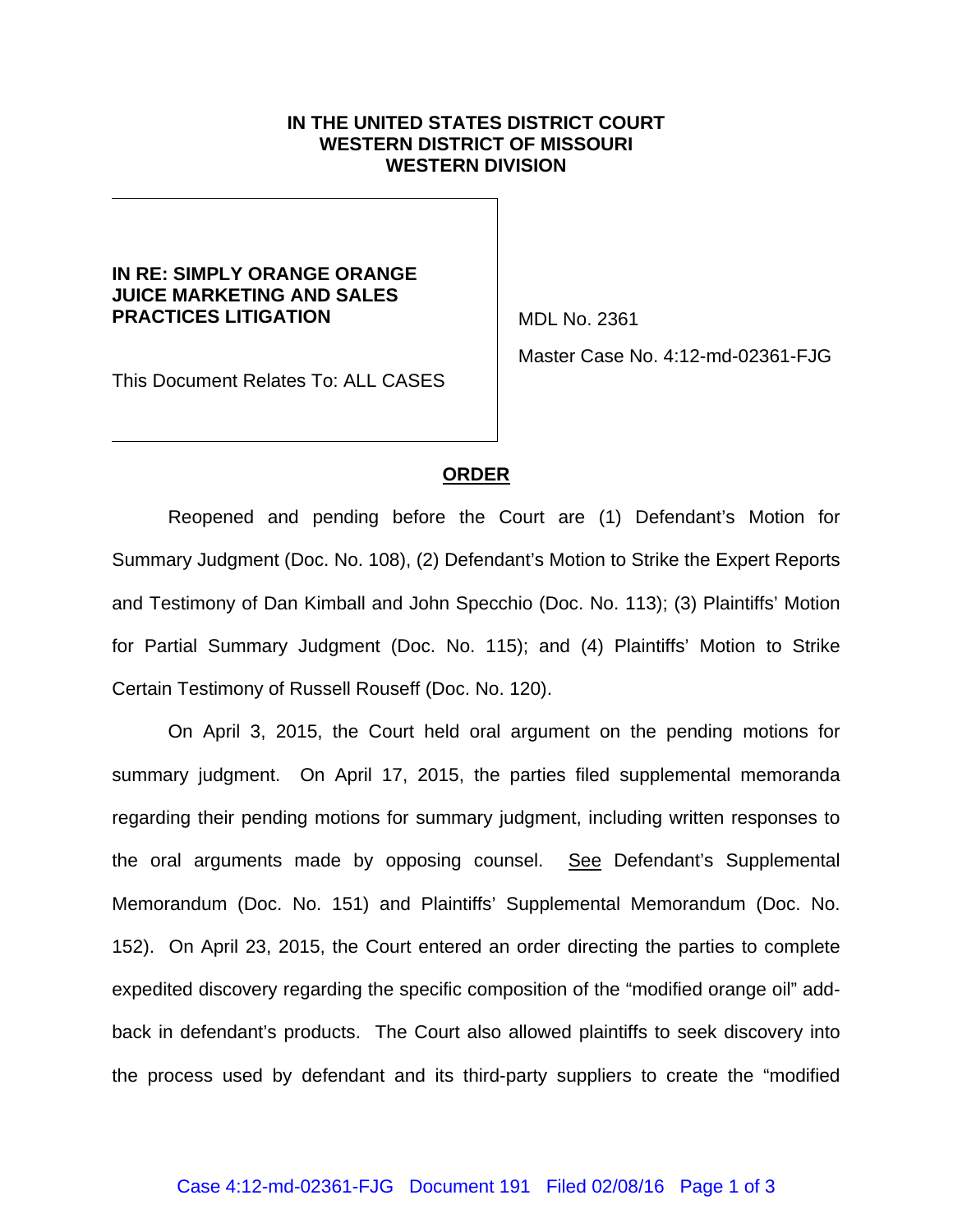orange oil," as well as the source of the contents of the "modified orange oil," including the source of the ethyl butyrate fraction. Following this expedited discovery, the parties filed supplemental suggestions in support and opposition to the previously filed motions (supplemental suggestions are found at Doc. Nos. 171, 172, 173, 174, 173, 176, 177, 179, 180, and 181).

The Court held supplemental oral argument on the pending motions for summary judgment and motions to strike experts on January 22, 2016. Upon consideration of all the contents of the above-referenced documents and any suggestions in opposition or reply thereto, as well as arguments made at both the April 3, 2015 and January 22, 2016 hearings, the Court is convinced that questions of material fact remain, precluding summary judgment. Specifically, the Court finds that questions remain as to whether orange essence oil should be considered orange oil or orange essence under the relevant FDA regulations. Additionally, the Court finds that questions remain as to whether the processing of the oil and/or flavor components in all defendants' orange juice products makes those components into something other than ordinary orange oil or essence which must be disclosed on the products' labels. Given the questions remaining, both parties' motions for summary judgment (Doc. Nos. 108 and 115) must be **DENIED.**

Additionally, the Court finds that any ruling on the motions to strike expert testimony would be premature given the questions of fact remaining in this case. Therefore, those motions (Doc. Nos. 113 and 120) are **DENIED** as well.

In plaintiffs' presentation to the Court on January 22, 2016, they suggested the next phase of the case should focus on discovery and experts, including (1) discovery